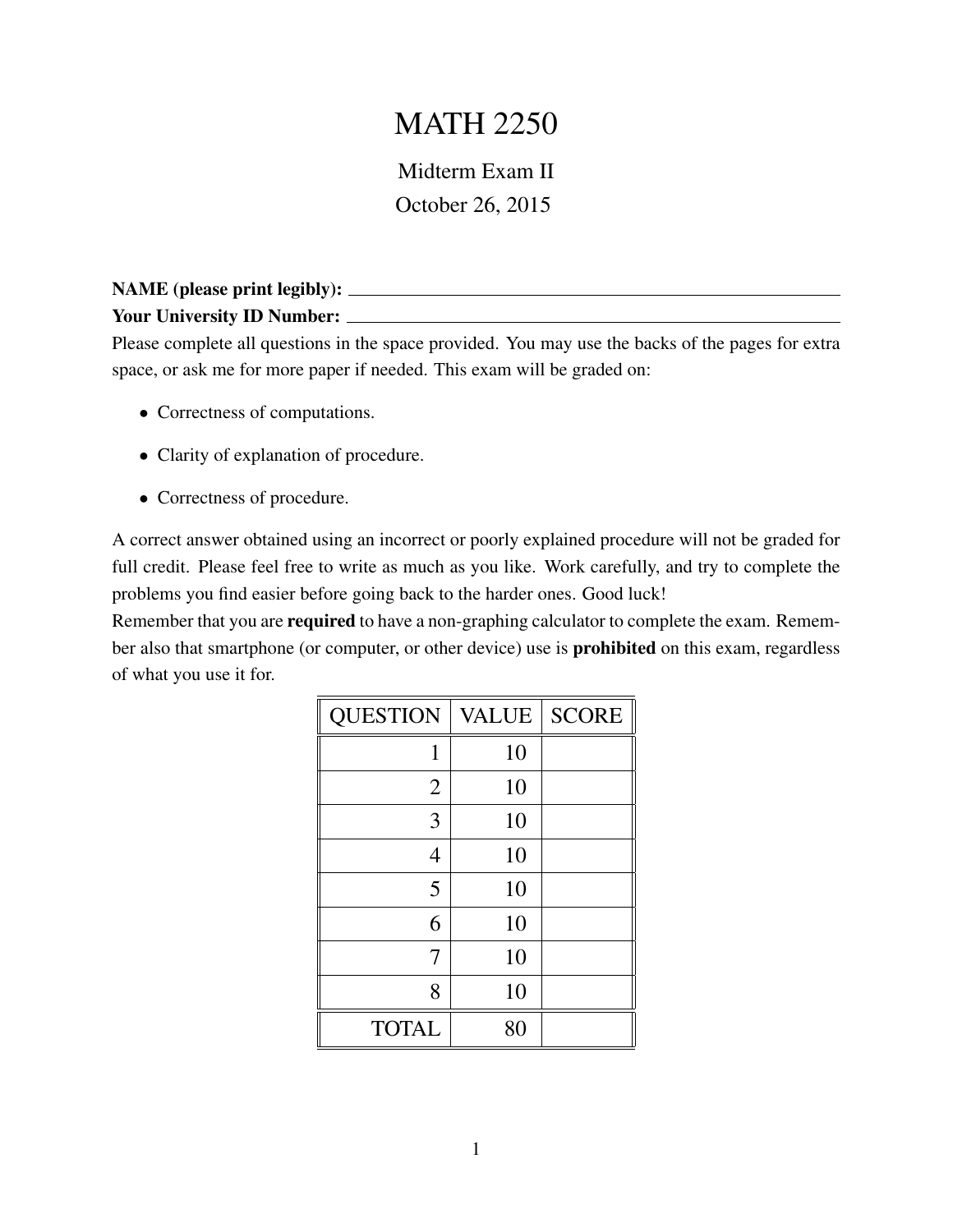1. (10 points) Find the limit

$$
\lim_{x \to 0} \frac{\tan x - x}{x^3}
$$

using L'Hospital's rule.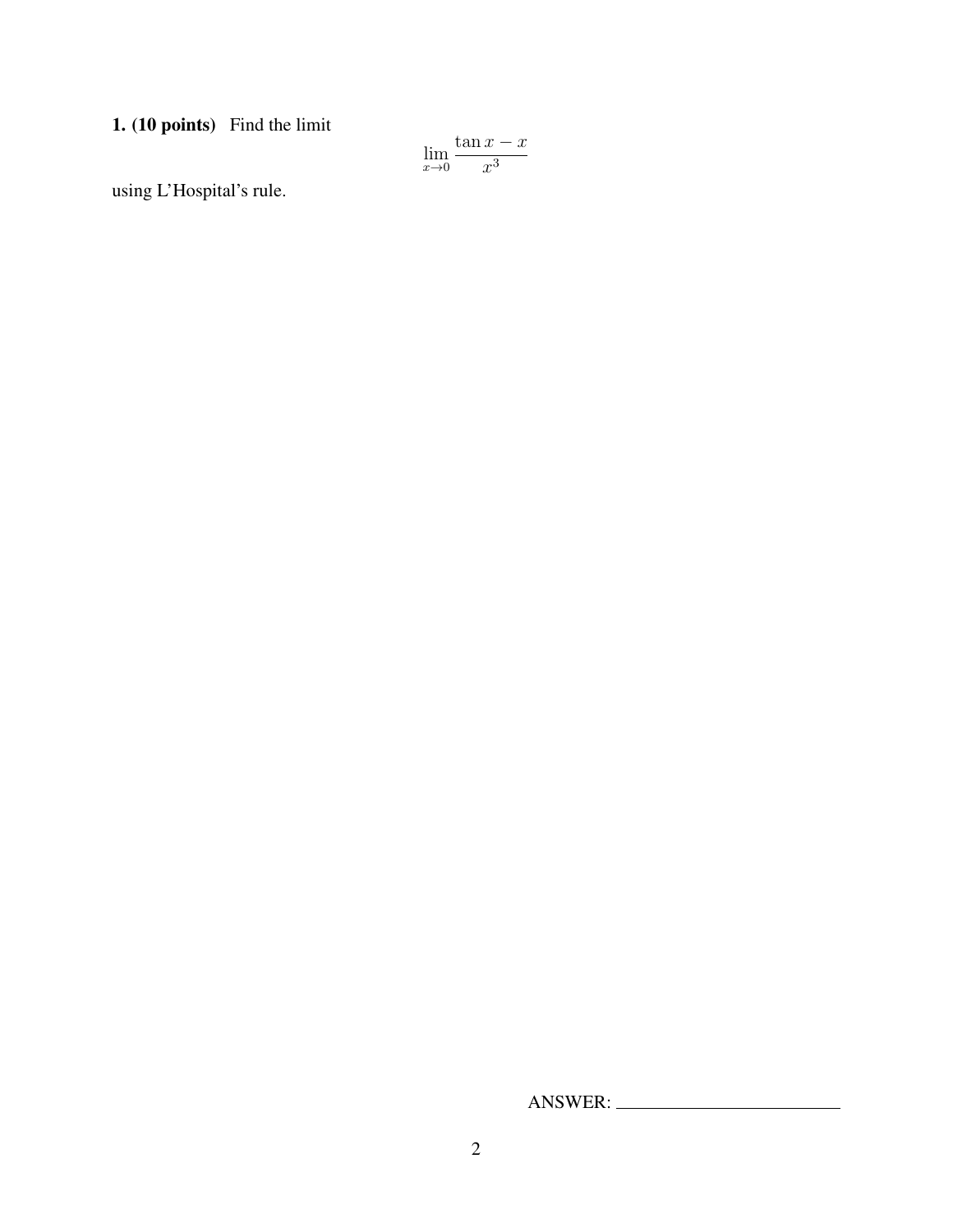2. (10 points) It is an odd fact about prices that they generally go up. And when they go up, they all go up together. Indeed, the price of apples  $(A)$  and the price of grapefruit  $(G)$  are related to the price of carrots  $(C)$  by the simple equation:

$$
\sqrt{AG} = 2C.
$$

Suppose that the price of apples is \$3 and is rising at  $$0.25/yr$ , while the price of carrots is \$1.5 and is rising at  $\frac{60.15}{yr}$ . What is the price of grapefruit? And at what rate is it rising (or falling)?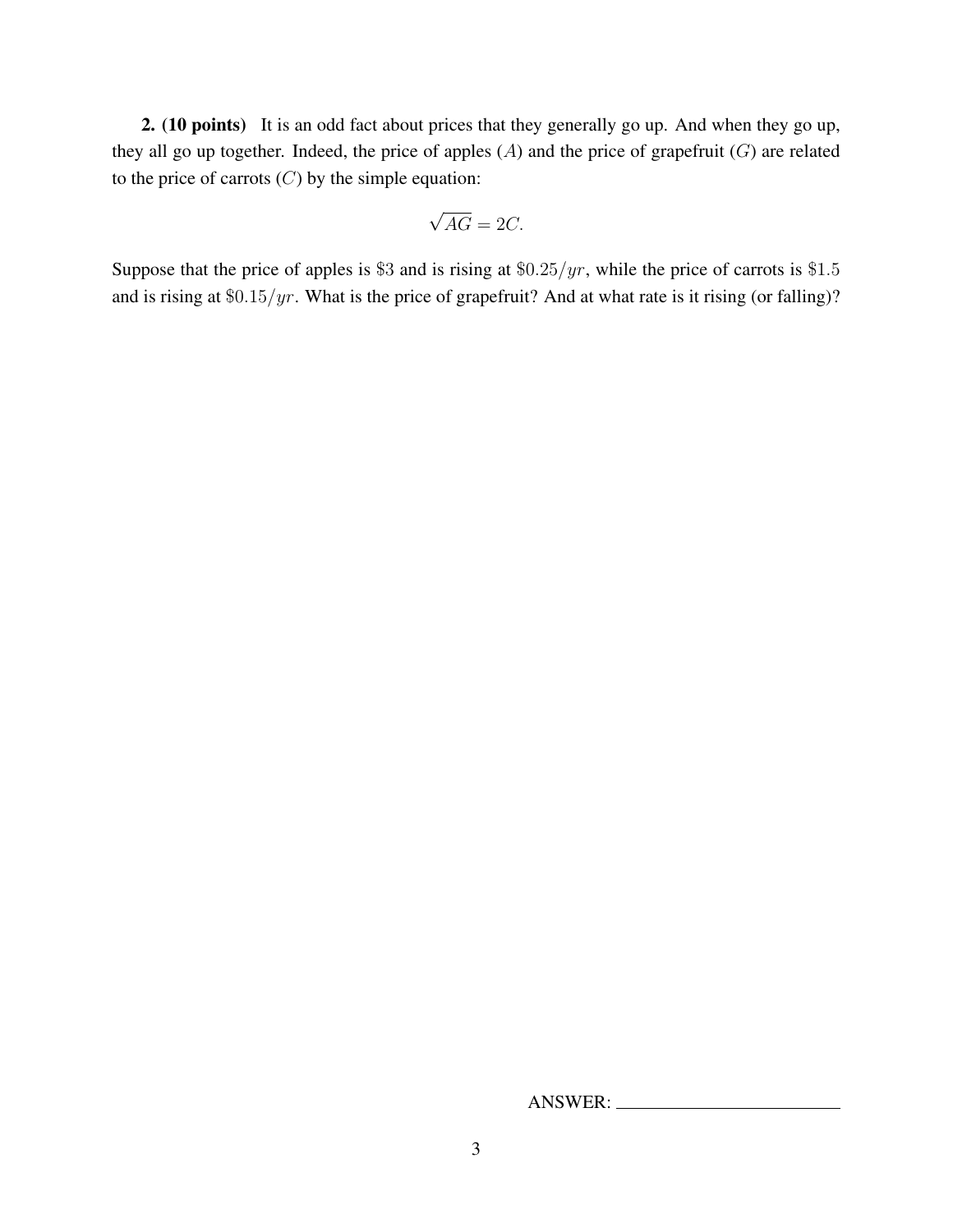**3.** (10 points) A certain rocket engine produces  $y = x^2 e^x$  Newtons of thrust with a fuel input of x liters/sec of hydrazine.

• A fuel pump provides  $2 \pm 0.05$  liters/sec of hydrazine. Find the *nominal thrust*  $y(2)$  and use linear approximation to estimate the variation in thrust  $\Delta y$  caused by the variation  $\Delta x$  in fuel flow.

ANSWER:

• Is the thrust function concave up or concave down on the interval  $[1, 5]$ ?

ANSWER:

• (Harder) Sketch a function with the concavity (up or down) that you found above, and draw a tangent line to the function. Conclude from the drawing whether the tangent line approximation to the function is generally an overestimate of the function (too high) or an underestimate of the function (too low).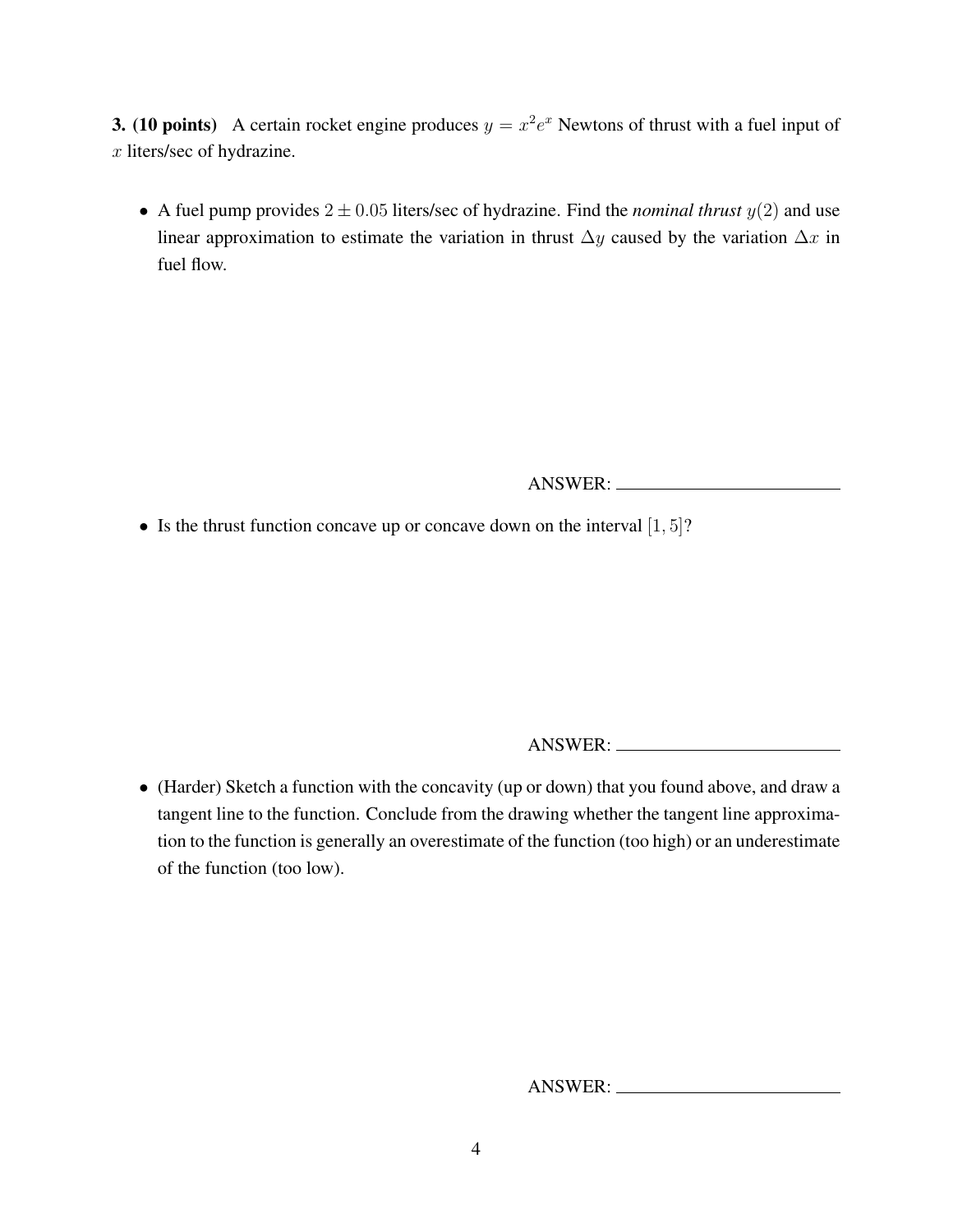4. (10 points) Some webpage on the Internet claims that the longest home run ever recorded in Major League Baseball was hit by Babe Ruth in 1919 and followed the trajectory

$$
y = x - 0.0017x^2
$$

where  $x$  represents the distance (in feet) from home plate, and  $y$  represents the height (in feet) of the ball above the ground.

Find the greatest height reached by the ball and how far from home plate the ball landed.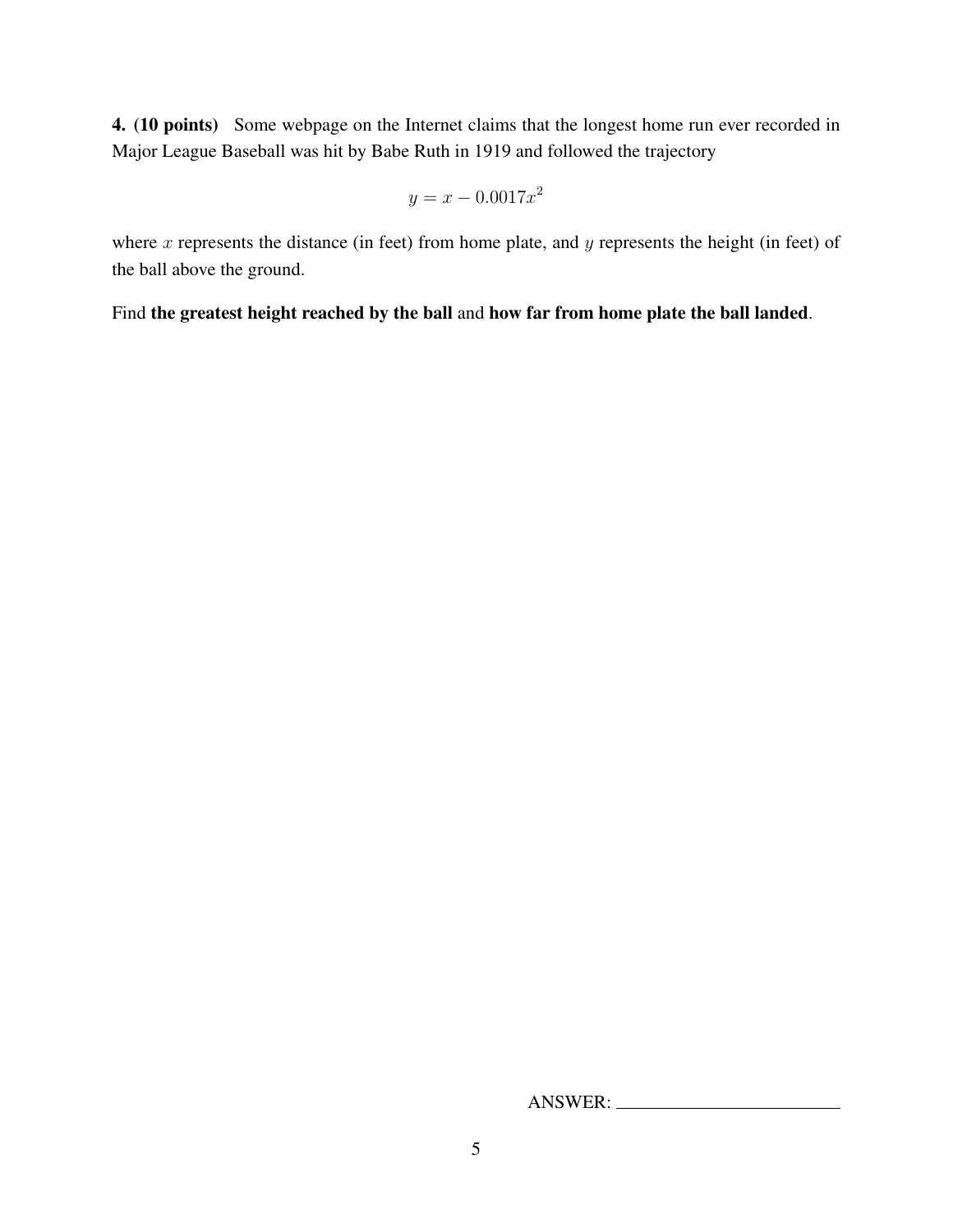**5. (10 points)** Find the shortest path from the point  $(-4, 2)$  to the point  $(6, 3)$  which touches the x-axis at some point  $(x, 0)$ . (Hint: You can assume that the path is a straight line from  $(-4, 2)$  to  $(x, 0)$ , followed by a straight line from  $(x, 0)$  to  $(6, 3)$ .)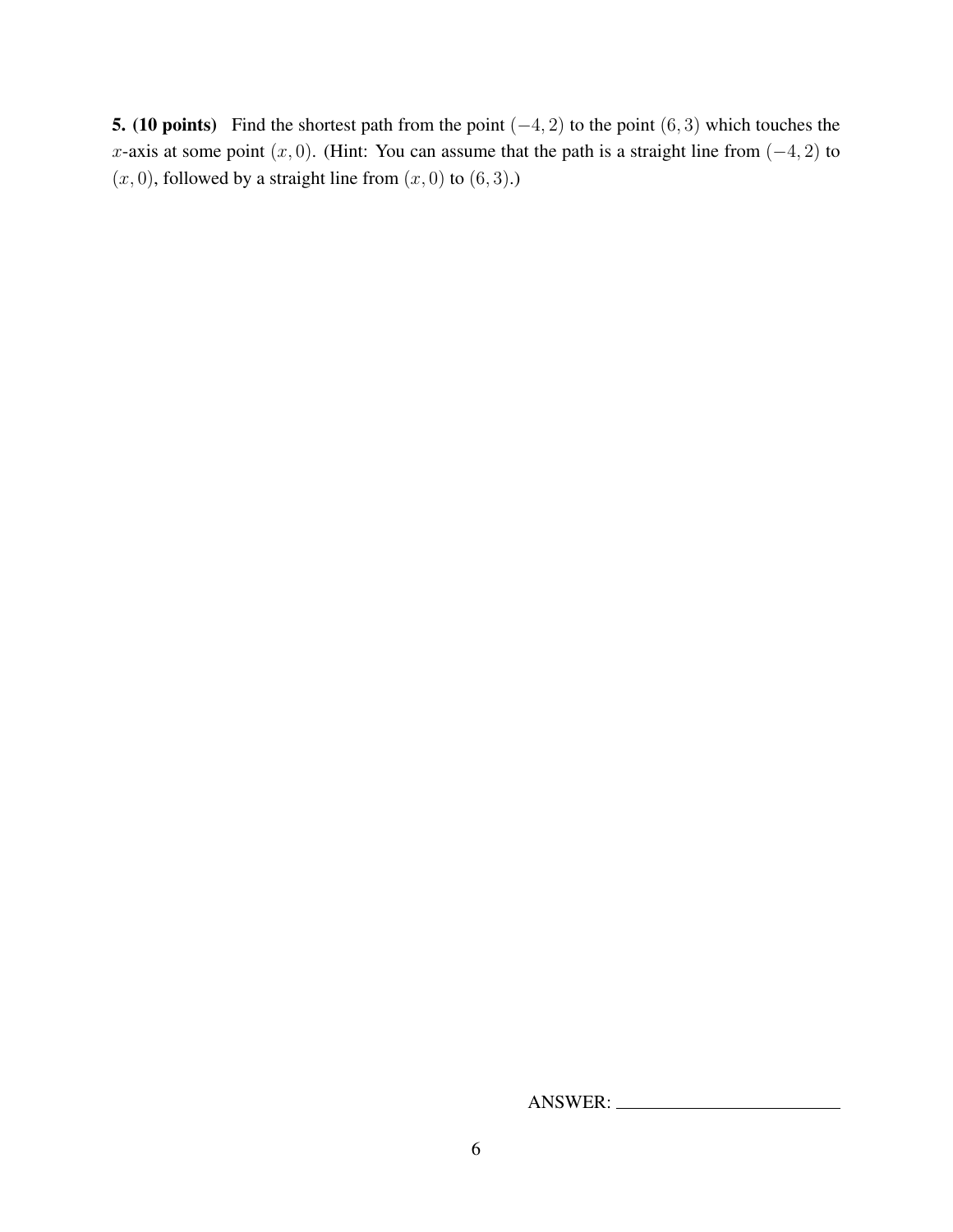6. (10 points) Presidential candidate Senator Sanders was polling at 5% on March 4, 2015 and on April 4, 2015 his support had risen to 6.6%: an average rate of change of 1.6%/month. Use linear approximation to estimate the Senator's support on June 4, 2015.

ANSWER:

Better polling data shows that 1.1% of the rise in support for Senator Sanders occurred in the last two weeks of March. That is, the rate of change of the rate of change of the Senator's support can be estimated as  $1\%$ /month<sup>2</sup>. Use that data to update your estimate for the Senator's support on June 4, 2015 using quadratic approximation.

ANSWER:

According to HuffPost, Senator S had 12.5% support in the polls on June 4. Which estimate was better?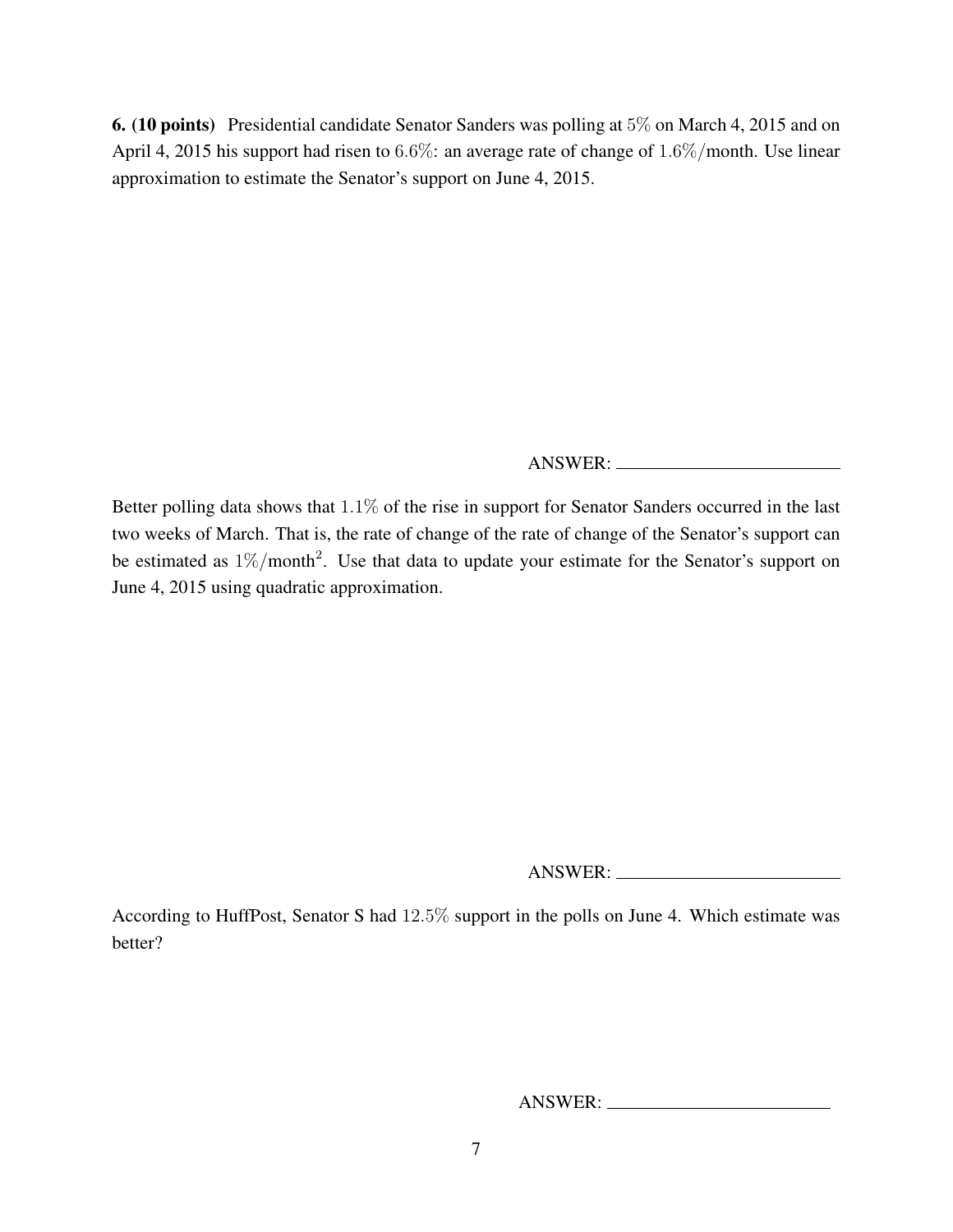7. (10 points) (The Laffer Curve, Theory, Harder). Consider the total revenue  $M(t)$  raised by taxing stock market earnings (capital gains) at a rate of  $t$  (percent). Suppose that  $M(t)$  is a continuous and differentiable function on the range [0, 100]. If the tax rate is 0 percent, the revenue raised is 0 because no taxes are collected. If the tax rate is 100 percent, the revenue raised is also 0 because nobody will bother to invest if they know government will collect any money they make.

Explain why calculus tells us that there is some tax rate  $t_0$  which raises the most revenue. What is  $M'(t)$  at this point?

ANSWER:

Explain why calculus tells us that there is some tax rate  $t_l$  where raising the tax rate slightly will raise more revenue, and some tax rate  $t<sub>h</sub>$  where lowering the tax rate slightly will raise more revenue.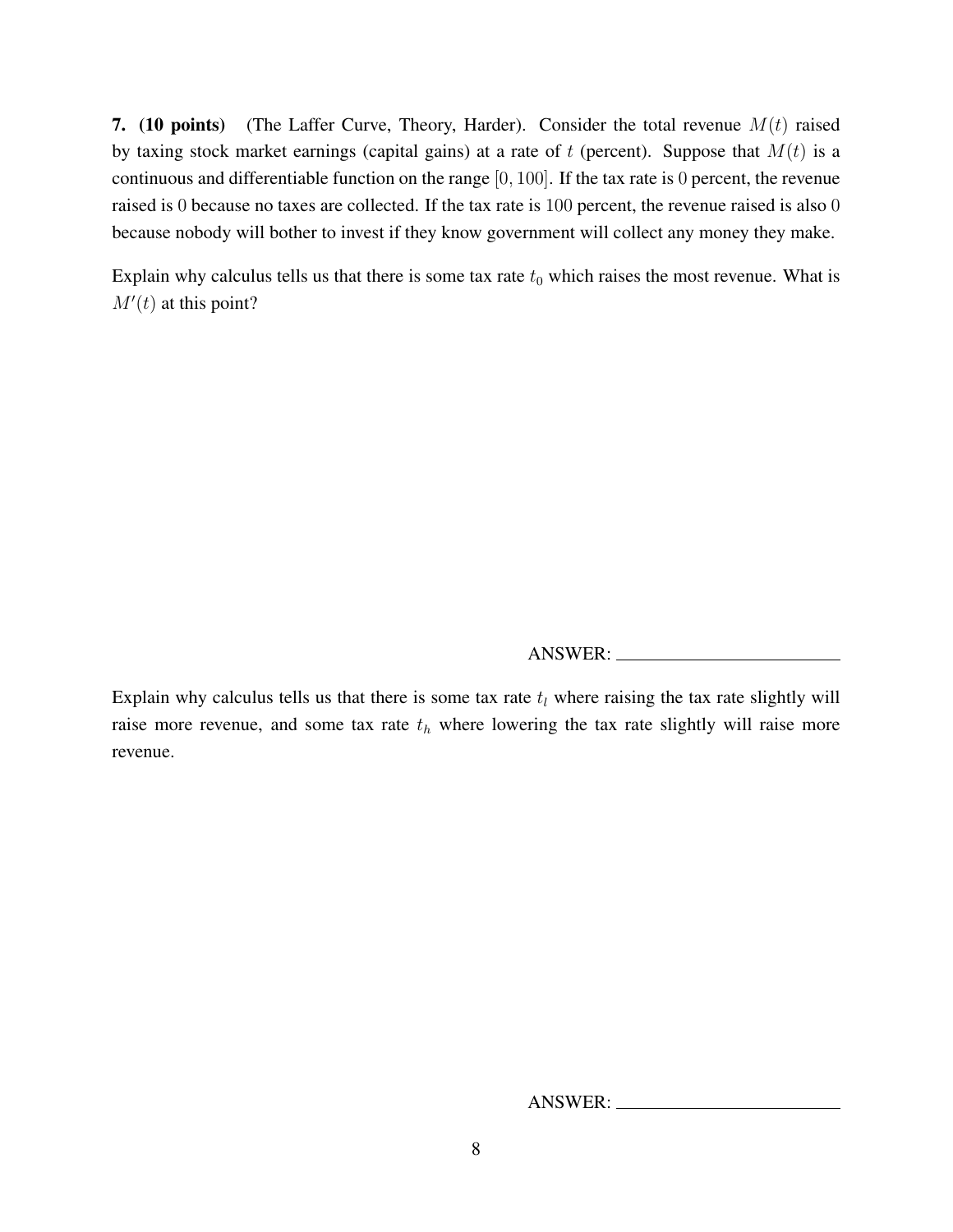Does this analysis tell you whether raising the current capital gains tax rate from 28% to 29% will produce more or less tax revenue? Why or why not?